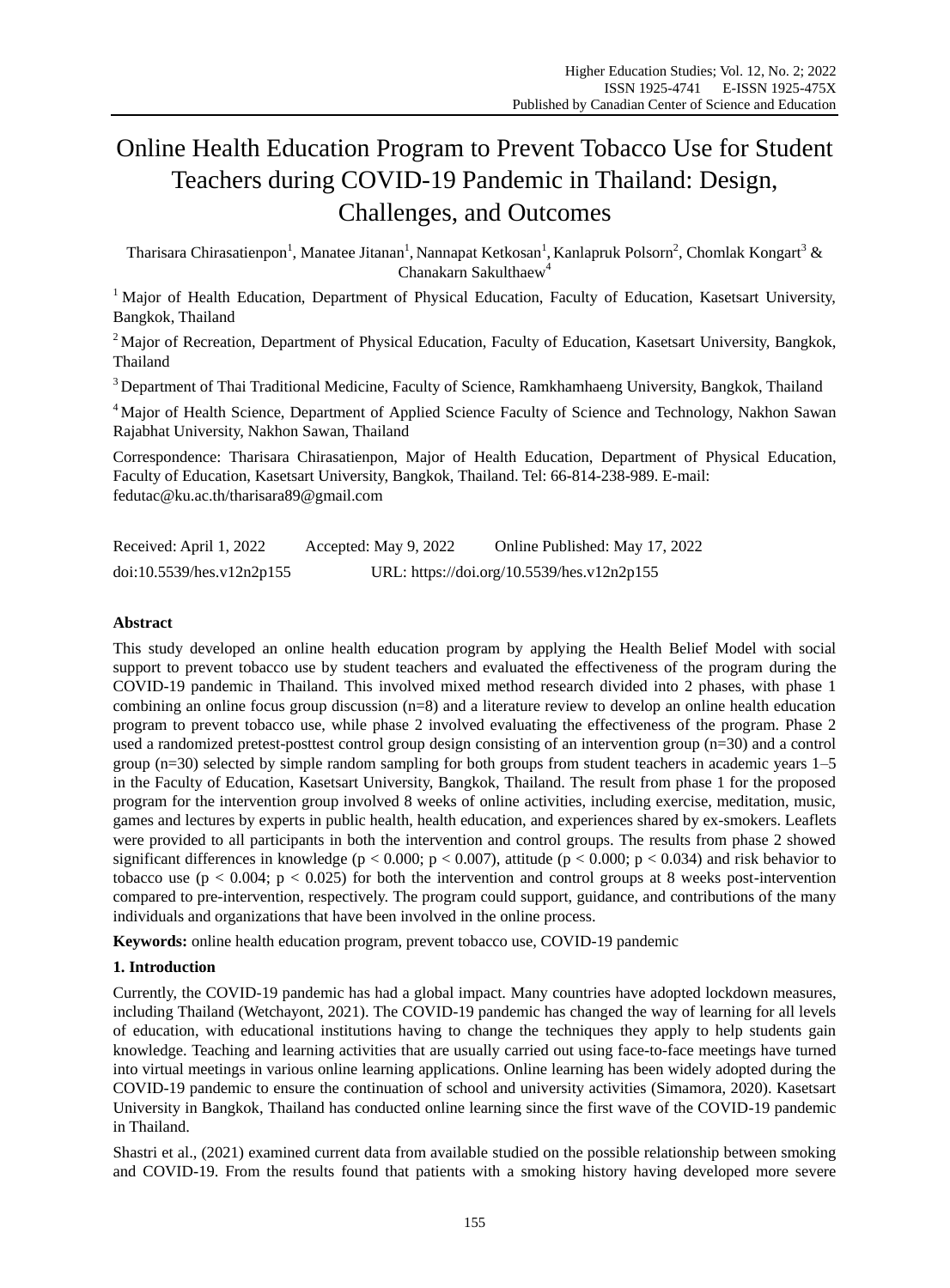symptoms of COVID-19 disease than non-smokers. Smoke exposure results in infiltration of inflammatory cells into the mucosa, submucosa, and glandular tissue. It induces the excess production of mucus, causes epithelial-cell hyperplasia, interruption of tissue repair, thickened airway walls, emphysema, and impairment of lung function, including gas exchange (Goni, 2020).

The tobacco epidemic is one of the biggest public health threats the world has ever faced, killing more than 8 million people a year globally (Claire et al., 2020). Approximately 7 million of those deaths were the result of direct tobacco use, while approximately 1.2 million were the result of non-smokers being exposed to second-hand smoke. Nicotine from smoking tobacco, specifically its metabolite cotinine, has negative effects on human health causing lung cancer, chronic obstructive pulmonary disease (COPD), and non-respiratory problems (Manavi et al., 2020). Cigarette smoking is the most common form of tobacco use worldwide. Other tobacco products include waterpipe tobacco, various smokeless tobacco products, cigars, cigarillos, roll-your-own tobacco, pipe tobacco, bidis, and kreteks. All formulae of tobacco are harmful, and there is no safe level of exposure to tobacco. Smokeless tobacco use is highly addictive and harmful to health. Smokeless tobacco contains many cancer-causing toxins and it increases the risk of cancers of the head, neck, throat, esophagus, and oral cavity (including cancer of the mouth, tongue, lips, and gum), as well as various dental diseases (World Health Organization, 2021). Over 80% of the 1.3 billion tobacco users worldwide live in low and middle-income countries, where the burden of tobacco-related disease and death are heaviest. Tobacco use contributes to poverty by diverting household spending from basic needs, such as food and accommodation. The economic costs of tobacco use have been substantial and include essential treating cost for the diseases caused by tobacco use (Lakra & Rajan, 2021).

Theodore & Panagiota (2013) stated that health education programs for smoking prevention achieved short-term aims by increasing total knowledge and three sub-scores measuring the normative, informative social influence, and physical consequences of smoking. The intervention group showed higher knowledge after the program. However, the health education profession (teacher education programs) was committed to quality assurance and credentialing of both individuals and higher education professional preparation programs for all health educators, including those who teach health education in higher education. Maintaining high standards for the professional preparation and professional development of school health educators ensures that they are well-prepared to help students to acquire the health-related knowledge and skills to prevent tobacco use (Birch et al., 2019)

The Health Belief Model (HBM) aimed to achieve optimal behavior change by facilitating the target to successfully perceive barriers, benefits, self-efficacy, and threats (Jones et al., 2015). This model emphasized that tobacco use was determined by an individual's perceptions regarding personal vulnerability to illness caused by tobacco uses, the seriousness of tobacco as a problem, treatment cost and effectiveness (the benefits of taking action), barriers to quitting, and cues to change tobacco use behavior (Champion & Skinner, 2008).

Social support plays a critical role in one's psychological and physical well-being. (Soulakova et al., 2018). Social support has an important role on the quality of life. Improving the quality of life seemed to be one of the main goals; it was very important to provide psychosocial support with pharmacological treatment by evaluating the medical, mental, and social needs of the dependent person (Ates et al., 2019). Social support was an important factor after a community rehabilitation program because it motivated and helped the person to live a life of sobriety based on the following key social support structures: creating a supporting formal and informal social network; and involving the family, loved ones, friends, co-workers, NGO, public institutions, rehabilitation center personnel, self-help groups, and individuals. The related materials to support this were finding residences and surrounding emotional support with understanding, and professional advice.

However, the current study aimed to develop an online health education program to prevent tobacco use for student teachers during the COVID-19 pandemic by exploring the process, challenges, and effectiveness of the online program for preventing tobacco use and evaluated the effectiveness of the program during the COVID-19 pandemic.

## **2. Research Method and Results**

#### *2.1 Study Design and Setting*

This study aimed to develop an online health education program by applying the health belief model with social support to prevent tobacco use by student teachers and to evaluate the effectiveness of the program during the COVID-19 pandemic. The study was divided into 2 phases. Phase 1: This involved 3 steps: 1) online focus group discussion via the Zoom program; 2) a literature review regarding developing a health education program to prevent tobacco use; and 3) developing a health education program by applying the health belief model with social support to provide online health education on a one-to-one basis. Phase 2 involved evaluating the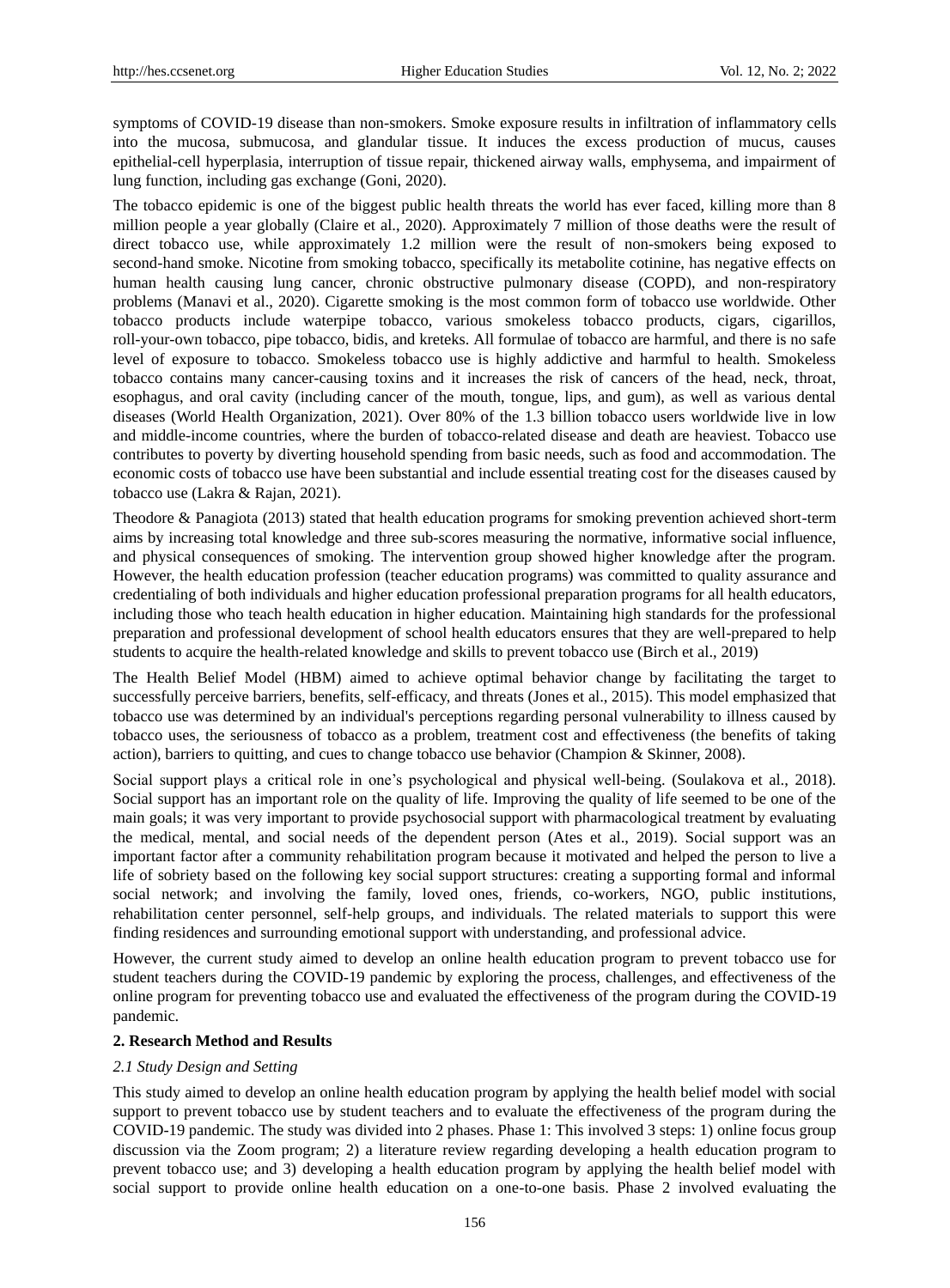effectiveness of the program by surveying student teachers via online program activity.

# *2.2 Study Population and Sampling*

## Phase 1

Eight student teacher participants were involved in the focus group discussion as key informants from academic years 1–5 in the Faculty of Education, Kasetsart University, Bangkok, Thailand. The sampling process selected key informants according to the specified qualifications. Prior to any data collection, informed consent was obtained from all key informants who were allowed to withdraw from the study at any point without penalization. Most of the key informants were female (62.5%) and 37.5% were aged 21 years, with the most key informants (37.5%) being in their 5th academic year. The general characteristics of the key informants are listed in Table 1.

| Table 1. Characteristics of key informants of remote focus group discussion $(n=8)$ |  |  |  |  |  |  |  |  |  |  |  |
|-------------------------------------------------------------------------------------|--|--|--|--|--|--|--|--|--|--|--|
|-------------------------------------------------------------------------------------|--|--|--|--|--|--|--|--|--|--|--|

| <b>Characteristic</b> | Criterion | f              | $\frac{6}{9}$ |
|-----------------------|-----------|----------------|---------------|
| Gender                | Male      | 3              | 37.5          |
|                       | Female    | 5              | 62.5          |
| Age                   | 18 years  | 1              | 12.5          |
|                       | 19 years  | 2              | 25            |
|                       | 20 years  | 2              | 25            |
|                       | 21 years  | 3              | 37.5          |
| Academic year level   | 1         | 1              | 12.5          |
|                       | 2         | $\mathfrak{D}$ | 25            |
|                       | 3         | 1              | 12.5          |
|                       | 4         | 1              | 12.5          |
|                       | 5         | 3              | 37.5          |

*2.3 Method and Measurement Tools*

## Phase1

**Step 1: Development of online health education module:** the data were collected from key informants via online focus group discussion during February 2021 when Thailand was under community lockdown, including movement restrictions in Bangkok and neighboring regions (including Kasetsart University, which was the study site). The Zoom online program was used for approximately 60 minutes for the session. Online focus group discussions started by building a relationship via a friendly atmosphere to assess the opinions to develop an online health education program to prevent tobacco use. The key informants were asked to provide demographic data via a questionnaire using Google form. We concluded by sharing lessons learned, including experience and innovations for maximizing participant engagement and comfort to elicit rich qualitative data (Reisner et al., 2018). with the questions as shown in Table 2.

Table 2. Key questions and answers from key informants of online focus group discussion (n=8)

| Focus group discussion                               |                                                    |  |  |  |  |  |
|------------------------------------------------------|----------------------------------------------------|--|--|--|--|--|
| <b>Ouestion</b>                                      | Answer                                             |  |  |  |  |  |
| -What kind of activities do the students             | -Expertise to provide health education             |  |  |  |  |  |
| think will help promote the non-smoking              | -Cost comparison between cigarette and other       |  |  |  |  |  |
| behavior of student teachers in public universities? | things, such as clothing, food, and soft drinks    |  |  |  |  |  |
|                                                      | -Experience of smoking                             |  |  |  |  |  |
|                                                      | -Case study                                        |  |  |  |  |  |
| -What are the characteristics or                     | -Competition                                       |  |  |  |  |  |
| details of the activities mentioned                  | -Present results of smoking impact.                |  |  |  |  |  |
| above that these student teachers want?              | -Slogan contest                                    |  |  |  |  |  |
|                                                      | -Cost comparison based on statistics               |  |  |  |  |  |
| -Where will all activities be held                   | -Online                                            |  |  |  |  |  |
| during the COVID-19 pandemic?                        |                                                    |  |  |  |  |  |
| -When will all activities be held                    | -After class (evening time) 1 hour/session         |  |  |  |  |  |
| during the COVID-19 pandemic?                        |                                                    |  |  |  |  |  |
| -What should be the duration of the                  | -8 weeks                                           |  |  |  |  |  |
| online health education program?                     |                                                    |  |  |  |  |  |
| -What kind of project evaluation format?             | -Pre-test, post-test                               |  |  |  |  |  |
|                                                      | -Assessing, knowledge, attitude, and risk behavior |  |  |  |  |  |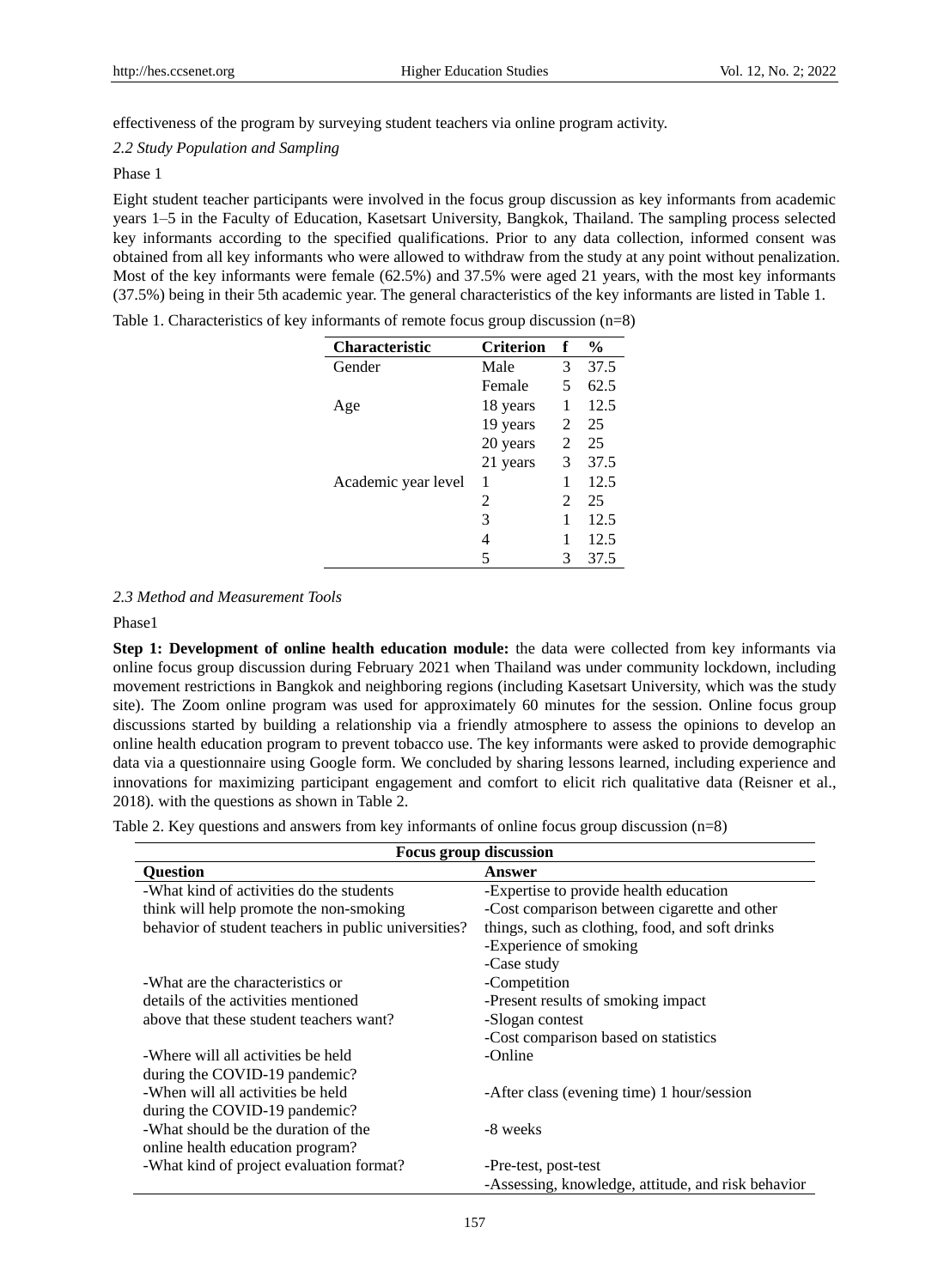The focus group data showed similar trends across modalities. The activities that key informants thought would help to develop an online health education program to prevent tobacco use of student teacher (Table 1) should include providing health education, a cost comparison between cigarettes and other things such as clothing, food, and soft drinks, and mentioning intervention activity. The experience from ex-smokers and a case study should be proposed. The activities could include competitions, providing information about the results of smoking and its impacts, and a slogan contest to encourage healthy competition among the participants. All activities were held during the COVID-19 pandemic via online, after classes and for 1 hour/session. Pre-testing, post-testing, assessing knowledge, attitude, and risk behavior were evaluated for the online health education program.

# **Step 2: Literature review to develop health education program to prevent tobacco use: Health education program/prevention program/policy**

Theodore & Panagiota (2013) stated that health education intervention achieved its short-term aim with increases in total knowledge and three sub-scores measuring normative, informative social influence, and the physical consequences of smoking, as well as a reduction in the number of cigarettes smoked per day and increasing self-esteem.

Nădăşan et al., (2013) found that participants in the intervention group, who had never smoked were 35% less likely to report smoking initiation 6 months after the baseline assessment. Reduced smoking initiation was observed most notably among participants who were exposed to at least 75% of the program.

Tahlil et al., (2013) stated that prevention programs provided positive effects on health and related knowledge among adolescents in Indonesia.

Golechha (2016) stated that health promotion program for smoking prevention and cessation are associated with public by social marketing and mass media interventions; the individual by a motivation interview and peer education; although the community reacted best to community mobilization and changing the environment by media advocacy, while setting-based intervention seemed to be an extremely effective method of encouraging smoking prevention and cessation.

Galanti et al., (2014) summarized evidence on the effectiveness of school anti-tobacco policies (exposure) in preventing tobacco use (outcome) among high school students. The evidence concerning the effectiveness of a school policy alone in preventing youth tobacco use was weak and inconclusive. Experimental studies or observational studies with a longitudinal design are warranted, applying clear definitions of policy components and careful control to avoid confounding factors.

**Step 3: Design online health education program by applying Health Belief Model with social support:** Health education was given via online activities. The following constructs of the Health Belief Model were used to develop the health education program:

1) The person's susceptibility: A person's opinion regarding how serious smoking caused chronic diseases and short-term and long-term health effects that could occur in later adulthood, such as asthma, COPD, and lung cancer, and could be fatal. However, the short-term health effects caused by smoking can appear in smokers instantly or after they start smoking which was frequently in adolescence (Bonnie et al., 2015).

2) Perceived susceptibility to illness: A person's opinion on the chances of getting a health effect condition and believing that the person is susceptible to the disease effects of tobacco use regarding the seriousness of various disease and the effects from related conditions from tobacco use reaching the person's brain, heart, and other organs.

3) Perceived benefits: A person's opinion of the benefits to prevent tobacco use, for example knowing about dental/oral hygiene, general health, well-being, and the cost savings from not using tobacco.

4) Perceived barriers: These were the barriers to a person taking action to prevent tobacco use, such as lack of knowledge, risk factors from friends, and social pressure. However, non-smokers should weigh the benefits of improving their quality of life by considering the barriers preventing tobacco use.

5) Cues to action: These stimulate their decision-making into two ways, with some of them being internal (such as all types of tobacco products contain chemicals that can be harmful to their health, loss of appetite, reduced immunity, premalignant lesions, and oral cancer in the case of tobacco users), while others are external (such as disturbed communication between people due to bad breath and stained teeth). Furthermore, there are non-smoker opinions regarding the tangible costs of tobacco smoking.

6) Self-efficacy: Involves a person's confidence in the ability to prevent tobacco use.

7) Social support: Benefits from the social support offered to non-tobacco uses who participate in this program.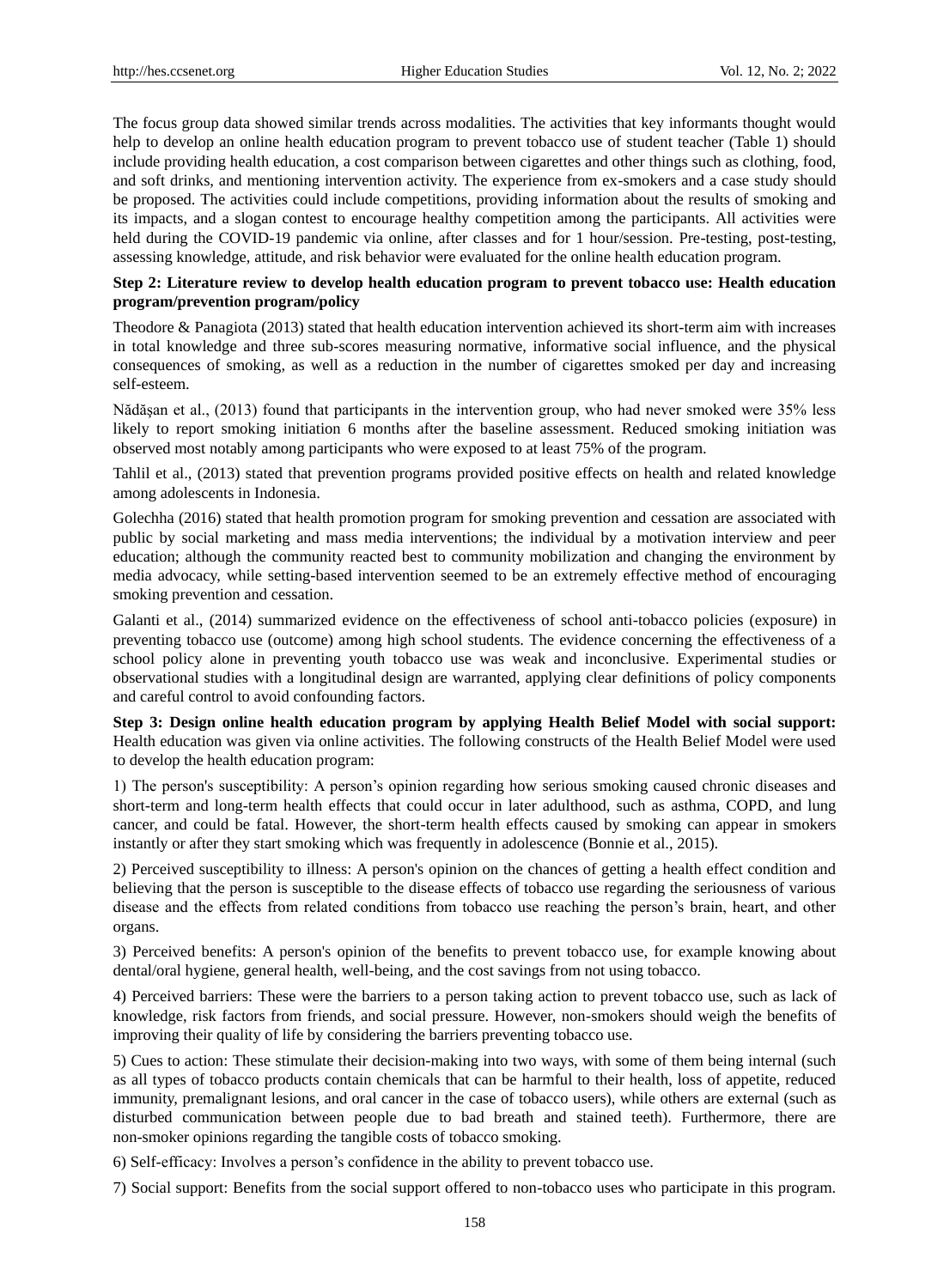It is commonly advised to seek social support from friends, family, community, and shared experiences from ex-smokers (Baker et al., 2011).

8) Short lectures from experts in public health and health education for knowledge of chronic diseases and short-term and long-term health effects, of the chemicals in tobacco products that can be harmful to health, and a case study.

9) For health education program development: as a part of health education, leaflets were prepared based on well-known guidelines for both the intervention and control groups (Hasanica et al., 2020). The information in leaflets for all participants was prepared based on the Thailand Guidelines; Operation Manual of Non-smoking and Alcoholic Educational Institutions (Department of Disease Control, Ministry of Public Health Thailand., 2020). The information packages consisted of the types of tobacco products, the disease-effects of tobacco use, and the benefits of not smoking that were depicted in pictorial form using an online design in full color. The expert panel assessed the leaflets and suggested corrections were made accordingly.

Table 3. Session/timetable, activities and goals of online health education program to prevent tobacco use by student teachers during COVID-19 pandemic in Thailand

| <b>Session/Timetable</b>                              | <b>Activity</b>                                                                    | Goal                                                  |  |  |  |
|-------------------------------------------------------|------------------------------------------------------------------------------------|-------------------------------------------------------|--|--|--|
| Module 1_week 1                                       | -Organize recreational activities to build                                         | -To assess the behavior of                            |  |  |  |
| -Behavior dissolution activity                        | relationships with intervention group and                                          | participants and develop                              |  |  |  |
| -Clarify the objectives of the                        | control group                                                                      | relationships with them                               |  |  |  |
| study                                                 | -Explain and clarify the objectives of the                                         | -To<br>provide<br>research                            |  |  |  |
| -Collect<br>data<br>before<br>the                     | study                                                                              | objectives                                            |  |  |  |
| experiment using an evaluation                        | -Obtained online consent form                                                      |                                                       |  |  |  |
| form                                                  | -Collecting<br>prior<br>data<br>using<br>a                                         |                                                       |  |  |  |
|                                                       | pre-experimental evaluation form for both                                          |                                                       |  |  |  |
|                                                       | groups                                                                             |                                                       |  |  |  |
|                                                       | -Distribute leaflets                                                               |                                                       |  |  |  |
| Module 2_week 2                                       | -Lecturer provides educational information                                         | -The intervention group                               |  |  |  |
| -To provide education about                           | about types of tobacco and dangers of the                                          | became<br>aware<br>of<br>the                          |  |  |  |
| smoking and the dangers<br>of                         | chemicals in tobacco                                                               | dangers of tobacco                                    |  |  |  |
| cigarettes in various fields                          | -Compare the cost spent on cigarettes with                                         | -Awareness<br>of<br>the                               |  |  |  |
|                                                       | alternative consumable products                                                    | management of expenses                                |  |  |  |
|                                                       |                                                                                    | incurred from the purchase                            |  |  |  |
|                                                       |                                                                                    | of tobacco                                            |  |  |  |
| Module 3_week 3                                       | -Lecture on the topic "The harm caused by                                          | -Recognize the dangers of                             |  |  |  |
| -Exchange and learn about the                         | cigarettes"                                                                        | tobacco                                               |  |  |  |
| dangers of tobacco use<br>-Invite the participants to | -Developing<br>campaign<br>"The<br>activity<br>penalties from using tobacco"<br>be | -Using creative ideas to                              |  |  |  |
| <sub>a</sub><br>campaign activity "The penalties      | to<br>publicized for others to learn about through                                 | disseminate the dangers of<br>tobacco through various |  |  |  |
| from using tobacco" to<br>be                          | social media                                                                       | media                                                 |  |  |  |
| publicized for others to know                         | -To encourage the participants, to create                                          | - An invitation to stay                               |  |  |  |
| through social media                                  | slogans on the topic "Invite people not to                                         | away from tobacco<br>use                              |  |  |  |
| -Make media or banners<br>to                          | smoke" by presenting their slogans and                                             | through slogans                                       |  |  |  |
| campaign to publicize others to                       | sharing their opinions on slogans                                                  |                                                       |  |  |  |
| be aware of the dangers of                            |                                                                                    |                                                       |  |  |  |
| tobacco                                               |                                                                                    |                                                       |  |  |  |
| -The slogan invites people not to                     |                                                                                    |                                                       |  |  |  |
| smoke                                                 |                                                                                    |                                                       |  |  |  |
| Module 4_week 4                                       | -To exchange experiences of ex-smokers;                                            | -Learning<br>through<br>case                          |  |  |  |
| -Share smoking experience from                        | outcome of health after tobacco use, attitude                                      | studies                                               |  |  |  |
| an ex-smoker                                          | toward tobacco use                                                                 |                                                       |  |  |  |
| Module 5_week 5                                       | -To discuss self-experience or of close                                            | -A systematic analysis of                             |  |  |  |
| -Group discussion to exchange                         | friends who smoke regarding the effects of                                         | the effects of smoking and                            |  |  |  |
| ideas and experiences about the                       | tobacco and finding ways to prevent tobacco                                        | a plan of action to prevent                           |  |  |  |
| dangers of tobacco                                    | use                                                                                | tobacco use among the                                 |  |  |  |
|                                                       |                                                                                    | group                                                 |  |  |  |
| Module 6_week 6                                       | -Game activities regarding diet to reduce the                                      | -Promote<br>proper                                    |  |  |  |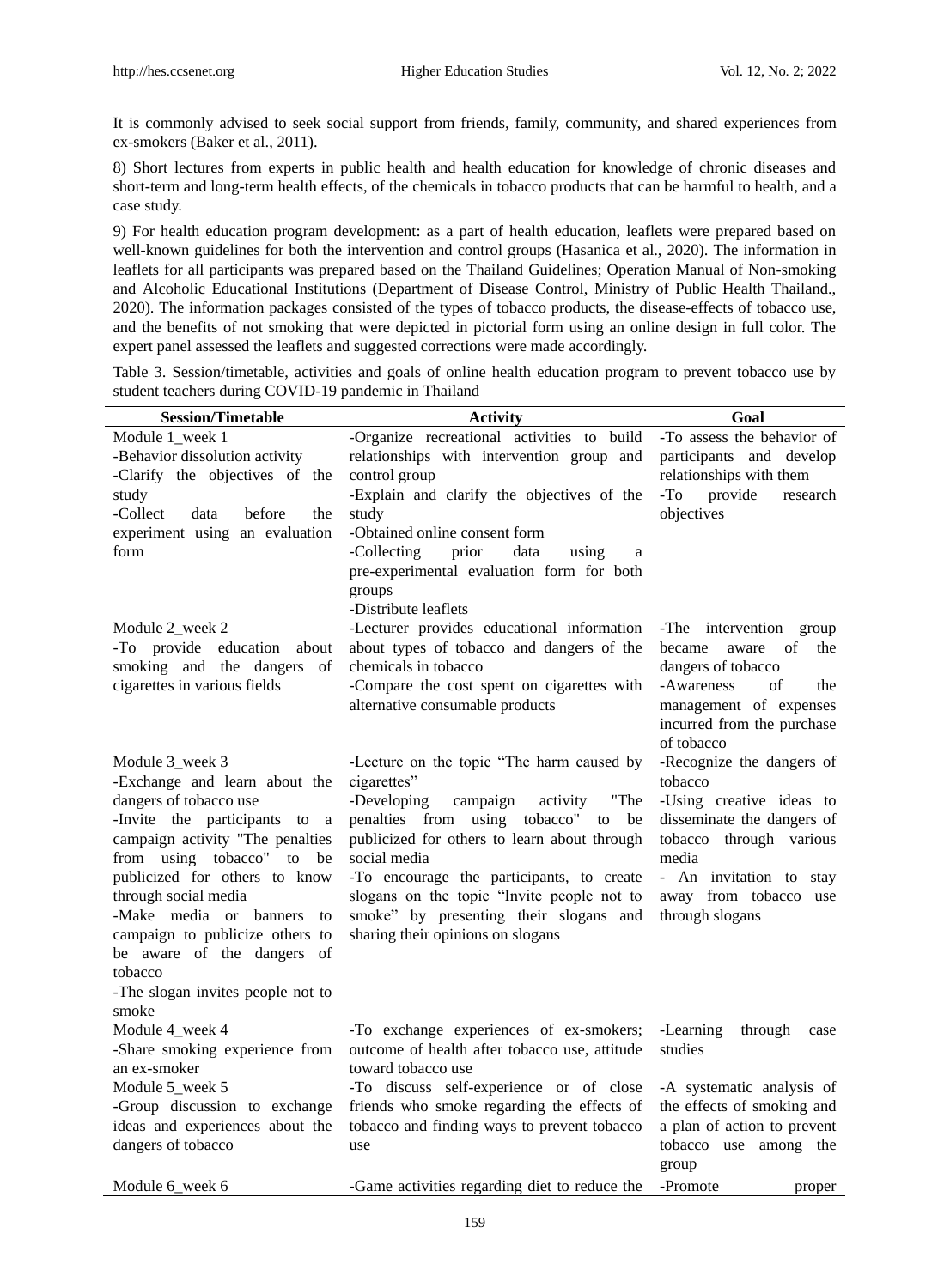| -Practice behaviors to prevent                                                                                                                                                                                  | risk of non-communicable diseases (NCDs)                                                                                                                                                                                                                                                                                                                                                                                                                                                                                                                                                                                                  | consumption<br>reduce<br>to                                                                                                                                                       |
|-----------------------------------------------------------------------------------------------------------------------------------------------------------------------------------------------------------------|-------------------------------------------------------------------------------------------------------------------------------------------------------------------------------------------------------------------------------------------------------------------------------------------------------------------------------------------------------------------------------------------------------------------------------------------------------------------------------------------------------------------------------------------------------------------------------------------------------------------------------------------|-----------------------------------------------------------------------------------------------------------------------------------------------------------------------------------|
| tobacco use                                                                                                                                                                                                     | -Proper online exercise activity to prevent<br>tobacco use<br>relief                                                                                                                                                                                                                                                                                                                                                                                                                                                                                                                                                                      | NCD <sub>s</sub> incidence<br>-Acknowledge<br>basic<br>exercise                                                                                                                   |
|                                                                                                                                                                                                                 | -Stress<br>through<br>attention-based<br>recreational activities, such as meditation and<br>music                                                                                                                                                                                                                                                                                                                                                                                                                                                                                                                                         | -Improve the quality of life<br>and well-being via stress<br>relief through meditation<br>and music                                                                               |
| Module 7_week 7<br>-Conduct a campaign activity<br>"The penalties"<br>from<br>using<br>tobacco" to be publicized for<br>others to learn about through<br>social media                                           | A campaign activity "The penalties from<br>using tobacco" to be publicized for others to<br>learn about through social media<br>-Competition: The participants<br>present<br>posters and slogans inviting people not to<br>smoke<br>-Vote and announce the award                                                                                                                                                                                                                                                                                                                                                                          | -Using creative ideas to<br>disseminate<br>information<br>using social media on the<br>dangers of cigarettes<br>-An invitation to stay away<br>from cigarettes through<br>slogans |
| Module 8 week 8<br>-"Saphan<br>Jai,<br>Friends<br>Help<br>Friends"<br>Understanding<br>and<br>consulting Activities<br>-Summarize and evaluate<br>the<br>online health education program<br>results in practice | -The researcher reminds and encourages the<br>intervention group to share their opinions,<br>knowledge, and attitude among group<br>members to prevent risk factor behavior by<br>listing components of Health Belief Model<br>and social support<br>-Announce three awards for participants who<br>participated<br>and<br>co-operated well<br>$\sin$<br>organizing this program<br>-Summarize and evaluate the online health<br>education program results including the<br>researcher answering any<br>queries from<br>participants<br>-Collecting data after the program with a<br>post-experimental evaluation form for both<br>groups | -Understand the process of<br>proper<br>behavior<br>in<br>preventing tobacco use<br>-Self-awareness<br>-Self esteem<br>-Evaluation of the program                                 |

The activities of online health educution program to prevent tobacco use by student teachers during COVID-19 pandemic in Thailand



Figure 1. Online health education program to prevent tobacco use by student teachers during COVID-19 pandemic in Thailand activity's photos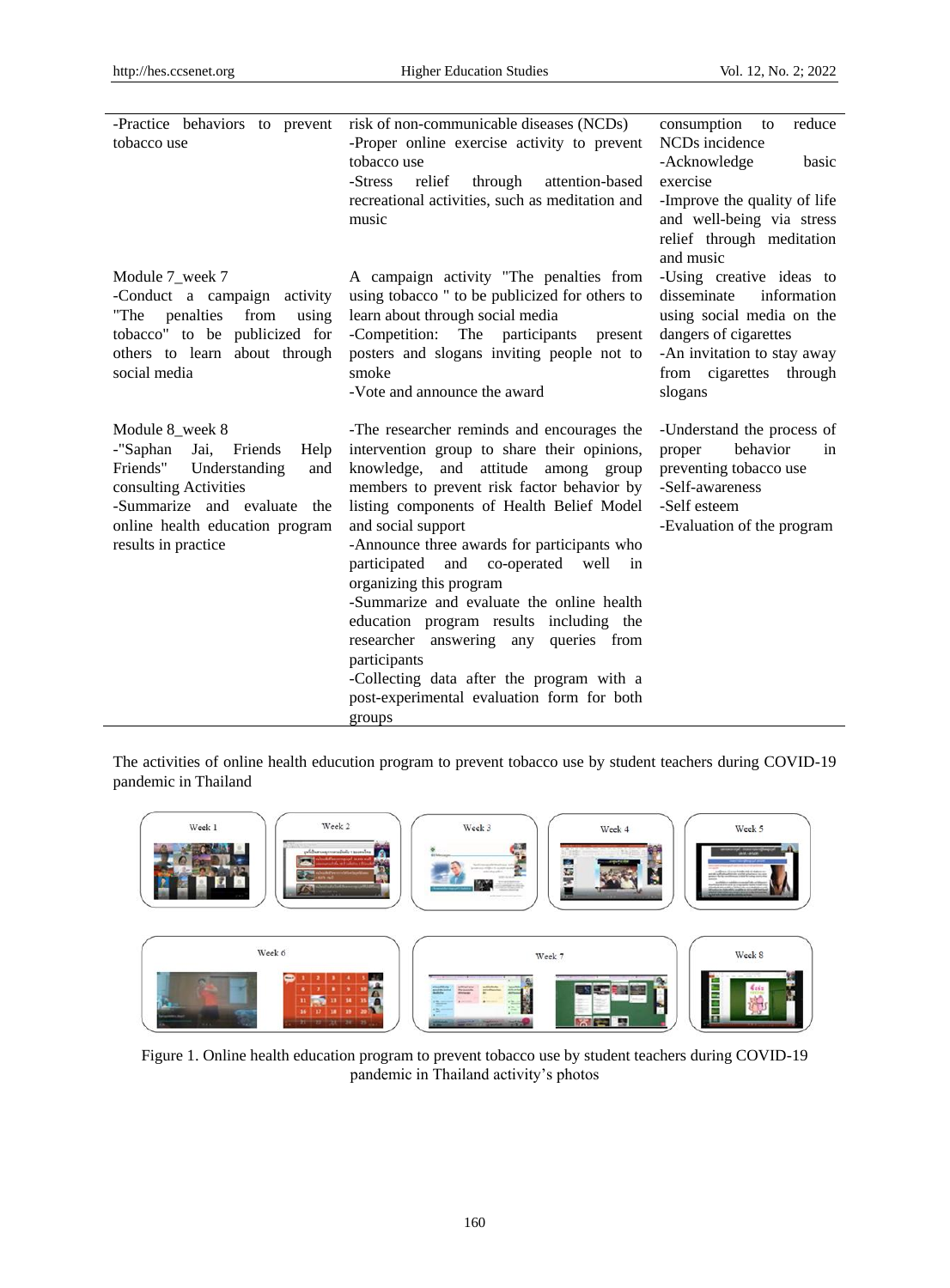#### Phase 2

Table 4. Socio-demographic of participants of online health education program to prevent tobacco use by student teachers during COVID-19 pandemic in Thailand

|                | Intervention group $(n=30)$ |         | Control group $(n=30)$  |        |
|----------------|-----------------------------|---------|-------------------------|--------|
|                | No. of participants (n)     | $(\% )$ | No. of participants (n) | $(\%)$ |
| Characteristic |                             |         |                         |        |
| Gender         |                             |         |                         |        |
| Male           | 13                          | 43.3    | 7                       | 23.3   |
| Female         | 17                          | 56.7    | 23                      | 76.7   |
| Age            |                             |         |                         |        |
| 18 years       | 7                           | 23.3    | $\overline{2}$          | 6.7    |
| 19 years       | 5                           | 16.7    | 4                       | 13.3   |
| 20 years       | 11                          | 36.7    | 8                       | 26.7   |
| 21 years       | 2                           | 6.7     | 8                       | 26.7   |
| 22 years       | 3                           | 10.0    | 6                       | 20.0   |
| 23 years       | 2                           | 6.7     |                         | 3.3    |
| 24 years       | $\Omega$                    | 0       | 1                       | 3.3    |
| Academic year  |                             |         |                         |        |
| 1              | 11                          | 36.7    | 4                       | 13.3   |
| 2              | 7                           | 23.3    | 5                       | 16.7   |
| 3              | 7                           | 23.3    | 12                      | 40.0   |
| 4              | 3                           | 10.0    | 6                       | 20.0   |
| 5              |                             | 6.7     | 3                       | 10.0   |

The participants were student teachers in the academic years 1–5 in the Faculty of Education, Kasetsart University, Bangkok, Thailand. Sixty participants were involved in the intervention (n=30) and control (n=30) groups. Simple random sampling was assigned to allocate subjects to the intervention or control groups to ensure that the treatment groups not substantially different prior to the program. Informed consent was obtained from all participants prior to any data collection. The intervention group was predominantly female (56.7%) and 36.7% of the participants were aged 20 years, with  $36.7\%$  being in their 1<sup>st</sup> academic year. The control group was overwhelmingly female (76.7%) and 26.7% of the participants were aged 20 and 21 years, with 40.0% being in their 3<sup>rd</sup> academic year.

Table 5. Comparison statistics for knowledge, attitude, and risk behavior of tobacco use before and after intervention for student teachers in intervention and control groups

|                | Group                 | Prior to intervention (Week 1) |       | Post intervention (Week 8) |               |       |           |          |                |
|----------------|-----------------------|--------------------------------|-------|----------------------------|---------------|-------|-----------|----------|----------------|
|                |                       | Min-Max                        | Mean  | SD                         | Min-Max       | Mean  | <b>SD</b> |          | Sig. (2 tails) |
| Knowledge      | Intervention $(n=30)$ | $8 - 20$                       | 15.03 | 3.011                      | $17 - 25$     | 21.20 | 2.140     | 11.191   | .000           |
|                | Control $(n=30)$      | $12 - 21$                      | 15.23 | 1.906                      | $12 - 22$     | 16.10 | 1.989     | $-2.904$ | .007           |
| Attitude       | Intervention $(n=30)$ | 2.21-4.85                      | 4.238 | .539                       | 3.92-5.00     | 4.665 | .247      | $-5.052$ | .000           |
|                | Control $(n=30)$      | 2.60-4.92                      | 4.294 | .435                       | 3.46-5.00     | 4.427 | .374      | $-2.219$ | .034           |
| Risk behavior  | Intervention $(n=30)$ | 1.00-2.22                      | 1.279 | .271                       | 1.00-1.77     | 1.198 | .176      | 3.120    | .004           |
| to tobacco use | Control $(n=30)$      | 1.00-1.77                      | 1.223 | .154                       | $1.00 - 1.55$ | ⊟176  | .131      | 2.359    | .025           |

Note: p-value < 0.05

The participants in the intervention group had significant increased knowledge and attitude and at post-intervention (week 8) measurement. However, the participants in the control group also had significantly increased knowledge and attitude at post-intervention (week 8) but scores for knowledge, attitude and risk behavior were lower compared to the means for the intervention group. All participants in both groups were at low behavior risk to exposure to tobacco use.

# *2.4 Data Collection/ Data Collection Tools*

For this study in both phases, video and audio recordings were obtained using the Zoom program. All personal data gathered were coded so individual's details were anonymous. The data were stored on password-protected computers. The participants were advised that all data would be destroyed after study completion and publication of the findings.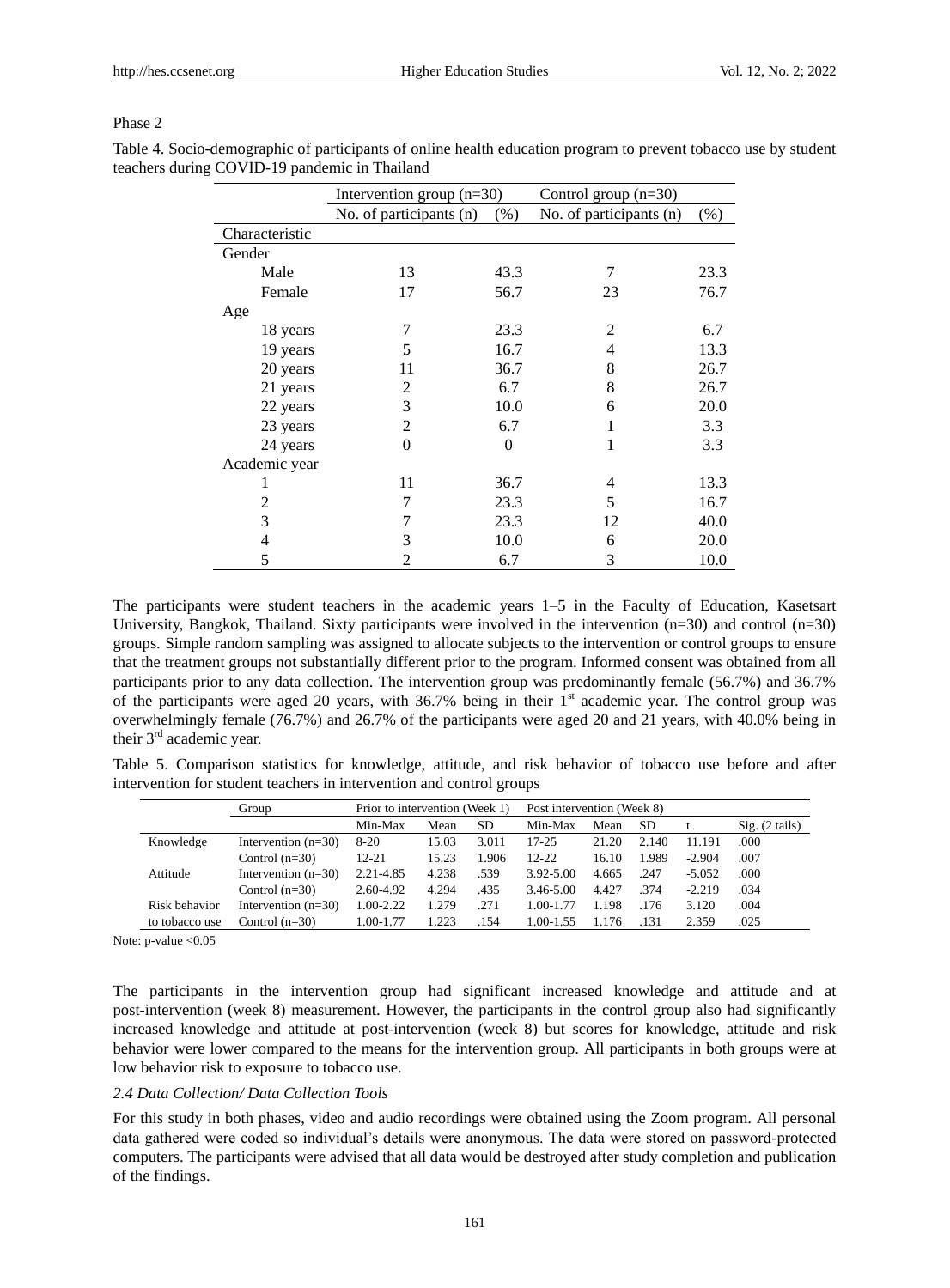### Phase 1: Online focus group discussion

Each key informant provided written informed consent prior to the focus group discussion. The consent form stated that the discussions would take place online. Once everyone had agreed to participate, they sent their informed consent forms back to researcher. The data collection tools for phase 1 were:

1) Demographic data, consisting of gender, age, and academic year level were collected from key informant via a Google form questionnaire.

2) Focus group discussion questionnaires were created to gauge the opinions of the key informants to develop the online health education program based on the 6 questions shown in Table 2.

#### Phase 2: Online health education program

All participants provided online written informed consent prior data collection using the study questionnaires in week 1. The data collection tools for phase 2 were:

1) Demographic data, consisting of gender, age, and academic year level, were collected from participants via a Google form questionnaire.

2) Pre-test and post-test questionnaires regarding knowledge, attitude, and risk behaviour regarding tobacco use were collected from participants via a Google form questionnaire.

3) Eight weeks of the online health education program were conducted with the participants in the intervention group.

## *2.5 Data Analysis*

#### Phase 1

Data were collected from 8 student teachers in the academic years 1–5 in the Faculty of Education, Kasetsart University via online focus group discussion during February 2021. After the focus group discussion, the researchers examined the quality and reliability of the data according to the guidelines from Urwongse (2019) as follows: 1) transcribing the interview-the researchers did not skip any sentences because some sentences that the researcher might initially decide were unimportant could later be used in the review period; 2) data management-the qualitative research did not focus on the use of tools to collect information. Therefore, it was necessary to take note of information from the collected data. Various methods were applied to provide the recorded data as files so that this information could be used in the data analysis; 3) coding-the data were categorized using certain words; 4) memoing data reduction-the researchers made provisional conclusions and truncated data to reduce the amount of data, so that the unwanted data was deleted; 5) displaying data for analysis and presentation-the conclusions were used to answer the research problems and included preparing charts, tables containing content (matrices), a network of causes and effects (causal network), and classification of words and ideas (taxonormies or ethnoclassifications); 6) drawing and verifying conclusions-planning, pattern analysis, grouping, and factor analysis were used to identify the relationships among events and concepts to link the theory and findings; and 7) proof of conclusions-this linked abstract conclusions back to concrete new events to ensure that the conclusions were appropriate. The reliable methods that researchers used to verify the validity of a conclusion included checking the representation of the data (whether it came from a representative source), examining the researchers themselves for bias based on triangulating the data, validation to assess the quality of the information, and possibly reviewing the conclusions obtained with the contributors to ensure appropriate conclusions. Finally, the results of the process were compiled into a report for further dissemination.

#### Phase 2

Data analysis in this research used statistical analysis software to obtain: 1) descriptive statistics, with the general characteristics analyzed using the mean, percentage, and standard deviation; 2) inferential statistics to analyze the average scores pre-test and post-test for knowledge, attitude, and risk behavior for tobacco use by the intervention and control groups were determined using a paired t-test statistic.

## *2.6 Ethics Consideration*

This study was approved by the Human Research Ethics Committee, Kasetsart University, Bangkhen, Thailand (number KURDI code no. COE63/238) on 25 November 2020.

#### **3. Findings and Discussion**

The online health education program focused its evaluation efforts on monitoring, assessing the program's activity, and educational material (Figure 2).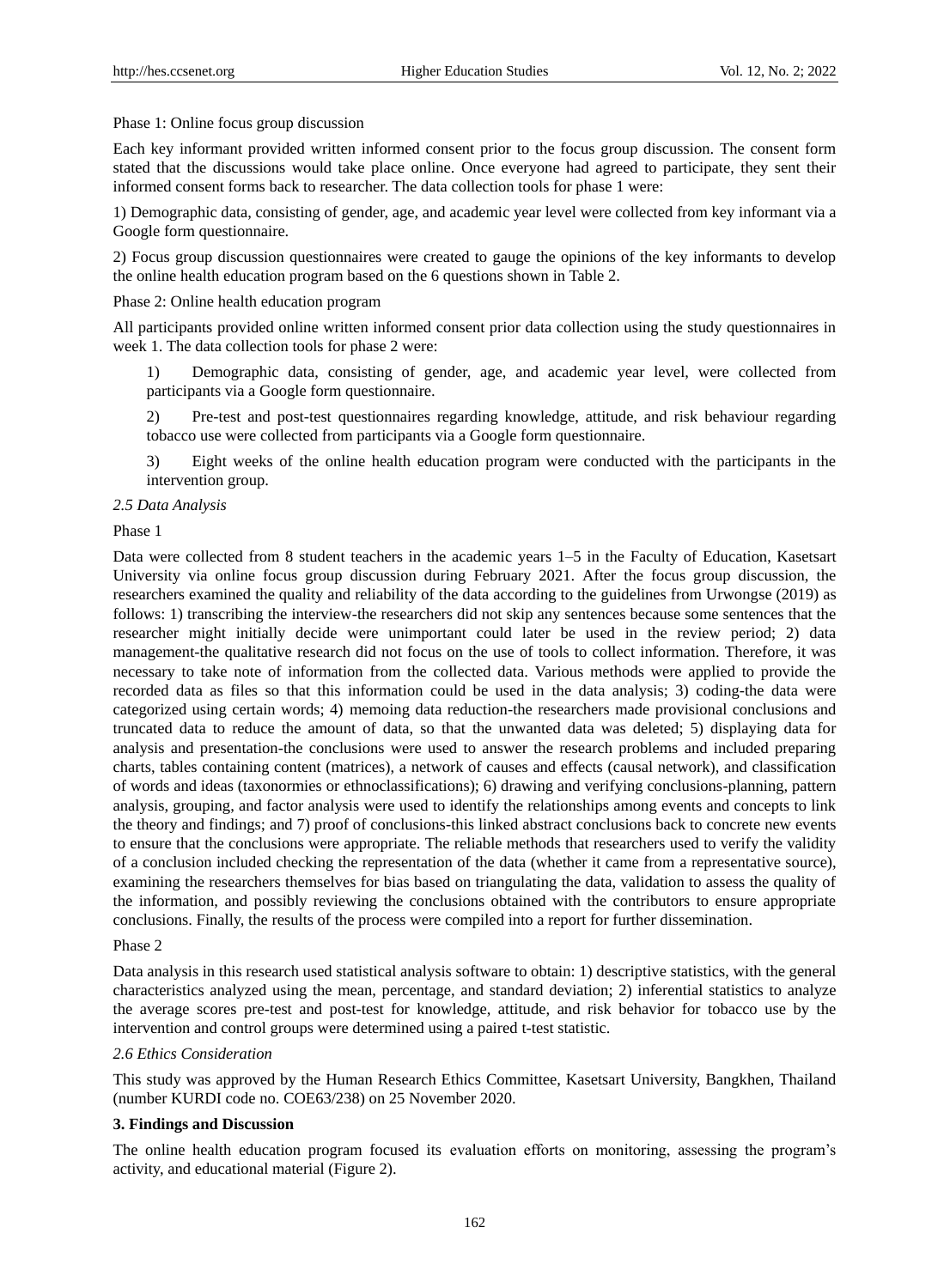

Figure 2. Online health education program applying Health Belief Model with social support to prevent tobacco use by student teachers





## *3.1 Covid-19 in Thailand*

With the outbreak of the COVID-19 pandemic around the world, many countries announced lockdown measures, including Thailand (Wetchayont, 2021). Thailand was considered among the top countries in handling its first wave of the outbreak from 12 January - 31 July 2020 (Triukose et al., 2021). However, the country went from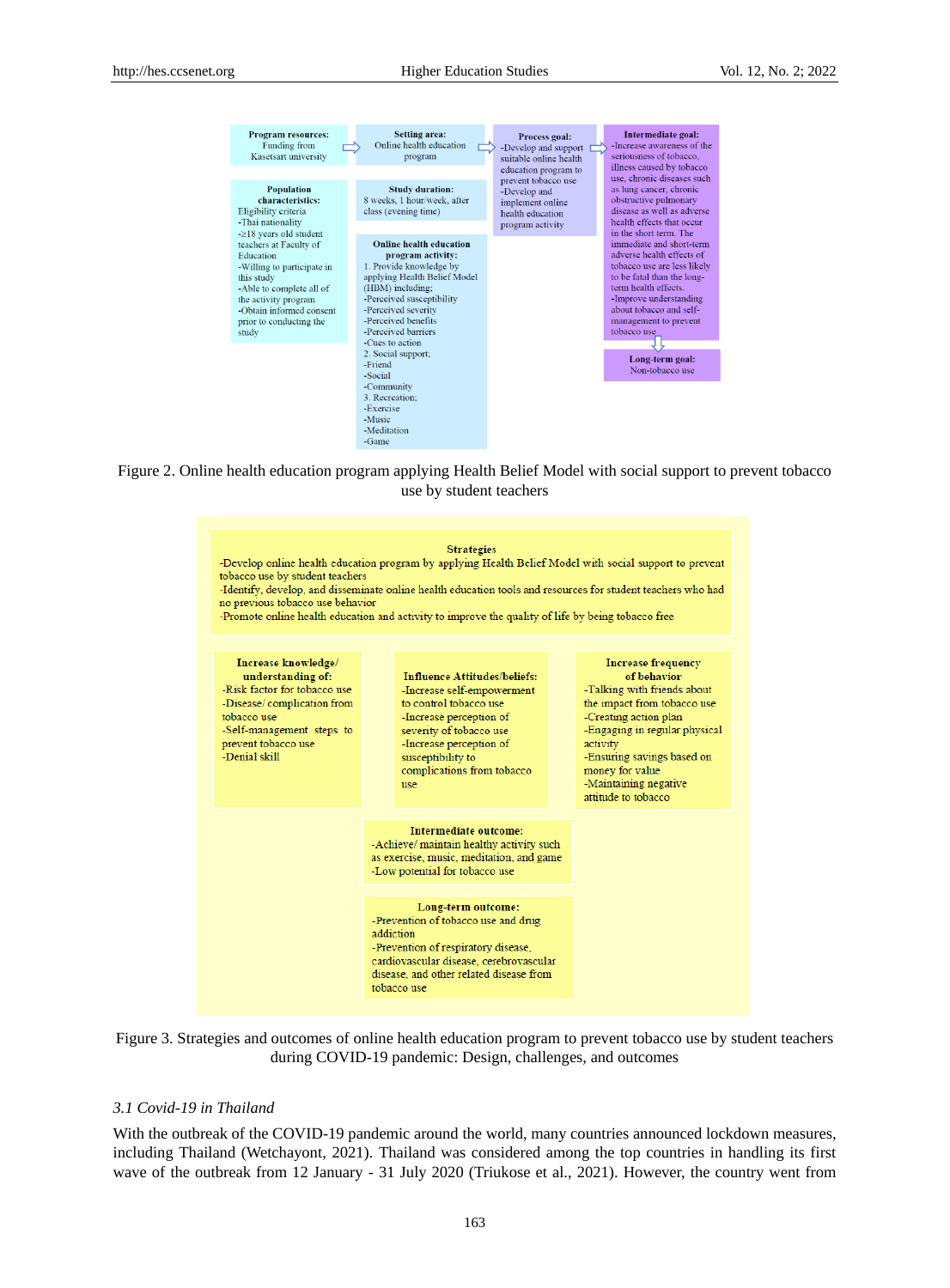generally controlling the virus by mid-2020 to experiencing a severe second wave of outbreaks beginning in December 2020, so the Education Ministry ordered all public and private schools and vocational training centers to close down until the end of January 2021 (Channelnewsasia, 2021). The third wave started in April 2021. As at 23 November 2021, there had been 259,094,944 reported cases and 74,167 new cases of COVID-19 globally, including 5,184,373 deaths, the majority of which have been reported in the USA (48,835,216) and India (34,535,763) (Our World in Data, 2021).

## *3.2 Relationship of Tobacco to Severe Symptoms of Covid-19*

Tobacco smoking is a known risk factor for many respiratory infections and increases the severity of respiratory diseases; the causal role of smoking has been firmly demonstrated regarding lung cancer and chronic obstructive pulmonary disease. For example, a review of studies by public health experts convened by WHO on 29 April 2020 found that smokers are more possible to develop severe disease with COVID-19 compared to non-smokers (World Health Organization, 2020). Although there have not been many studies investigating this link specifically, a wealth of evidence suggests that smoking suppresses the immune function in the lungs and triggers inflammation. Both long-term smokers and e-cigarette users are at a heightened risk of developing chronic lung conditions, which have been associated with more severe cases of COVID-19 (Lewis, 2020). From results based on available data, Shastri et al., (2021) found that patients with a smoking history having developed more severe symptoms of COVID-19 disease than non-smokers.

#### *3.3 Online Health Education Program to Prevent Tobacco Use by Student Teachers during Covid-19 Pandemic*

The developed online health education program focused on: preventing tobacco use by student teachers as individuals and in their communities to prevent serious smoking causing chronic diseases in the short-term and long-term health effects and related causes in the future; the benefits in preventing tobacco use regarding well-being and cost savings without tobacco use by applying the Health Belief Model with social support. The program was intended to raise student teachers' awareness and self-efficacy to protect themselves from tobacco exposure. This study used an 8 weeks online health education program conducted based on online activity, information, and communication technology for computers and mobile learning. Was this consistent with Bajpai, (2019) who stated that online education was one of the most popular and rapidly evolving approaches to teaching and learning in professional health education. It also enables individuals to acquire knowledge and skills in a timely and cost-effective manner with greater personal control. Additionally, it can restrict the Covid-19 pandemic through social distancing by using technology to learn remotely rather than via face-to-face options (Both, 2021). The online health education program included expert input in leaflets supporting the program.

Knowledge of the dangers from the substances in tobacco and the diseases caused by smoking were provided in the first, second, and third weeks of the online activities, regarding susceptibility and the perceived severity of the illness. The activities in week 2 focused on the benefits by preventing tobacco use based on comparing the cost spent on tobacco with other items instead. In addition, exchanges regarding the experiences of ex-smokers in week 4 explored the outcome of health after tobacco use. The attitude toward tobacco use considered cues to action that stimulated decision-making by participants, thereby raising their awareness and providing a better attitude toward non-smokers. Self-efficacy and social support in week 5 involved group discussion about self-experience or that of close people who smoked regarding the effects of tobacco and finding ways to prevent tobacco use. The program involved a campaign activity "The penalties from using tobacco" in week 3 and awards in week 7 that were publicized through social media. This was consistent with Carson et al., (2010) who stated the effectiveness of mass media campaigns such as television, radio, newspapers, billboards, posters, leaflets, or booklets at influencing the smoking behavior of young people under the age of 25 years. Lastly, week 8 focused on the perceived barriers to a person taking action to prevent tobacco use, such as lack of knowledge and risk factor from friends, society, and the community. However, non-smokers should weigh up the benefits of improving their quality of life by considering the barriers to help avoid tobacco use. The control group participated in weeks 1 and 8 in the pre-test and post-test data collection and also participated in the program in week 7 for the slogan and poster contest to promote non-smoking, thereby raising their awareness and improving their attitude toward non-smokers.

Based on the results, the participants in the intervention group had significantly increased knowledge and attitude at post-intervention (week 8) measurements. This was consistent with Mohamad et al. (2020) who stated health education can be explained as a process by which individuals or groups learned to behave in a manner conducive to the promotion, maintenance, or restoration of health. However, effective health education intervention has its own setbacks and challenges. The current result was also consistent with Daly et al., (2016) who found an intervention program by healthcare professionals could reduce tobacco smoke exposure in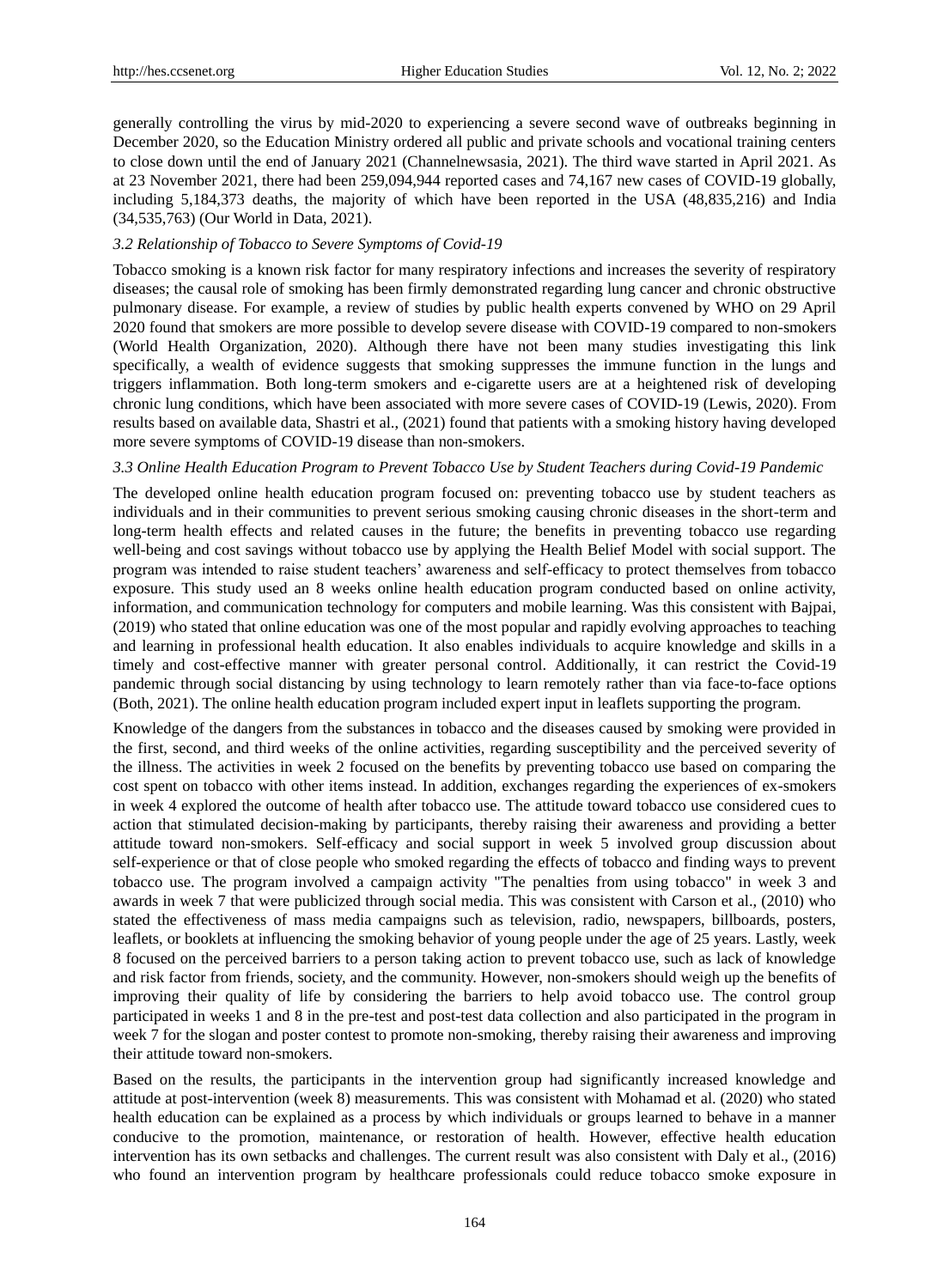children. On the other hand, the participants in the control group also significantly increased knowledge and attitude at post-intervention (week 8) but their scores were lower compared to the mean values for the intervention group. For risk behavior regarding tobacco use, there were no significant differences between the pre-test and post-test scores for all participants (both groups), perhaps because all would become future teachers. Usually, teachers are role models for student to encourage those under their care to be positive. Teachers have the ability to shape the leaders of the future in the best way for society to build in a positive way and to inspire future generations, both on the local and global scales; it is not just for the student themselves, but for the lives of all.

Leaflets were utilized, based on well-known guidelines, for both the intervention and control groups, to present information on the types of tobacco products, the ill-effects from tobacco use, and the benefits from not smoking being depicted in pictorial form and printed in full color; they were effective for both groups. An expert panel assessed the leaflets and made any necessary corrections, in line with Hasanica et al., (2020). The current study was consistent with Piddennavar et al., (2014) who considered the effectiveness of the Health Belief Model to improve the knowledge, attitude, and behavior of participants by using a leaflet and video to support health education. Therefore, the educator could provide a leaflet covering all information that should increase the knowledge and awareness of participants in a limited time and as part of a distance education program.

#### **4. Conclusion**

The online health education program to prevent tobacco use by student teachers during the Covid-19 pandemic was conducted in Thailand. It provided the process and outcomes for an online program that was conducted based on the Health Belief Model and social support to improve the knowledge and attitude of participants. The program could assist in educating student teachers and other stakeholders regarding useful, feasible, appropriate, and accurate measures for evaluating a multifaceted public and professional health education program with the support, guidance, and contributions of the many individuals and organizations that have been involved in the online process.

## **Funding**

This study was funded by Kasetsart University Research and Development Institute, KURDI.

#### **Reference**

- Ates, N., Unubol, B., Bestepe. E. E., & Bilici, R. (2019). The effect of perceived social support on quality of life in Turkish men with alcohol, opiate and cannabis use disorder. *J Ethn Subst Abuse, 5*, 1-21. https://doi.org/10.1080/15332640.2019.1685051
- Bajpai, S., Semwal, M., Bajpai, R., Car, J., & Ho, A. H. Y. (2019). Health Professions' Digital Education: Review of Learning Theories in Randomized Controlled Trials by the Digital Health Education Collaboration. *J Med Internet Res, 21*(3), e12912. https://doi.org/10.2196/12912
- Baker, T. B., Mermelstein, R., Collins, L. M., Piper, M. E., Jorenby, D. E., Smith, S. S., … Fiore M. C. (2011). New methods for tobacco dependence treatment research. *Ann Behav Med, 41*(2), 192-207. https://doi.org/10.1007/s12160-010-9252-y
- Birch, D. A., Goekler, S., Auld, M. E., Lohrmann, D. K., & Lyde, A. (2019). Quality Assurance in Teaching K-12 Health Education: Paving a New Path Forward. *Health promotion practice, 20*(6), 845-857. https://doi.org/10.1177/1524839919868167
- Bonnie, R. J., Stratton, K., & Kwan, L.Y. (2015). *The Effects of Tobacco Use on Health*. Retrieved from https://www.ncbi.nlm.nih.gov/books/NBK310412/
- Both, L. M., Zoratto, G., Calegaro, V. C., Ramos-Lima, L. F., Negretto, B. L., Hauck, S., & Freitas, L. H. M. (2021). COVID-19 pandemic and social distancing: economic, psychological, family, and technological effects. *Trends Psychiatry Psychother, 43*(2), 85-91. https://doi.org/10.47626/2237-6089-2020-0085
- Carson, K. V., Ameer, F., Sayehmiri, K., Hnin, K., van Agteren, J. E., Sayehmiri, F., … Smith, B. J. (2017). Mass media interventions for preventing smoking in young people. *Cochrane Database Syst Rev, 6*(6), CD001006. https://doi.org/10.1002/14651858.CD001006.pub3
- Champion, V. L., & Skinner, C. S. (2008). The health belief model. In K. Glanz, B. K. Rimer & K. Viswanath (Eds.), *Health Behavior and Health Education: Theory, Research, and Practice* (pp. 45-65). San Francisco: Jossey-Bass.
- Channelnewsasia. (2021). *Thailand sets more restrictions amid COVID-19 second wave*. Retrieved from https://www.channelnewsasia.com/asia/thailand-sets-more-restrictions-amid-covid-19-second-wave-382821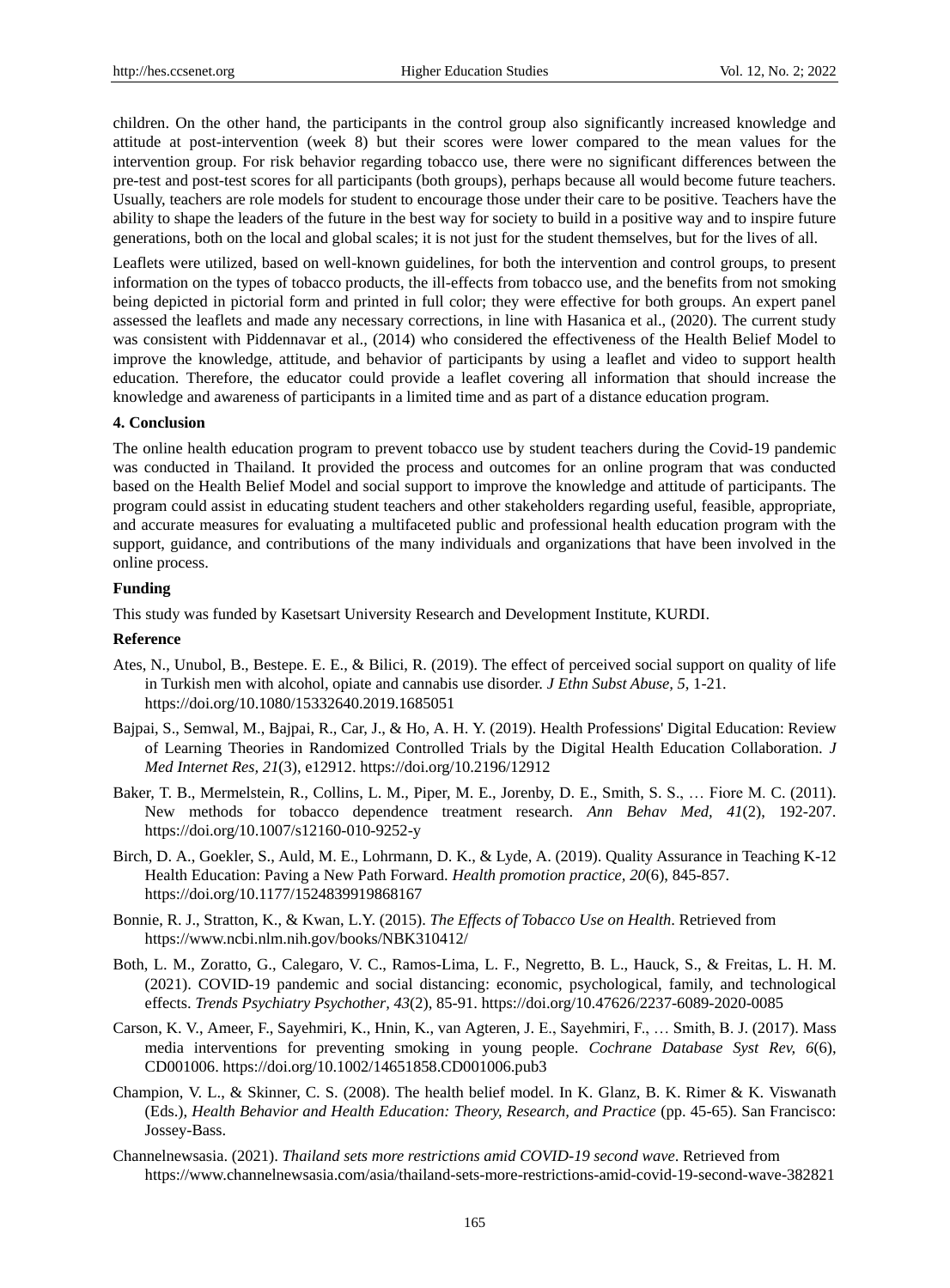- Claire, S., Gouda, H., Schotte, K., Fayokun, R., Fu, D., Varghese, C., & Prasad, V. M. (2020). Lung health, tobacco, and related products: gaps, challenges, new threats, and suggested research. *American Journal of Physiology-Lung Cellular and Molecular Physiology, 318*(5), L1004-L1007. https://doi.org/10.1152/ajplung.00101.2020
- Daly, J. B., Mackenzie, L. J., Freund, M., Wolfenden, L., Roseby, R., & Wiggers, J. H. (2016). Interventions by Health Care Professionals Who Provide Routine Child Health Care to Reduce Tobacco Smoke Exposure in Children: A Review and Meta-analysis. *JAMA Pediatrics, 170*(2), 138-47. https://doi.org/10.1001/jamapediatrics.2015.3342
- Department of Disease Control; Ministry of Public Health Thailand. (2020). *Operation Manual of non-smoking and alcoholic educational institutions*. pp. 1-41.
- Galanti, M. R., Coppo, A., Jonsson, E., Bremberg, S., & Faggiano, F. (2014). Anti-tobacco policy in schools: upcoming preventive strategy or prevention myth? A review of 31 studies. *Tob Control, 23*(4), 295-301. https://doi.org/10.1136/tobaccocontrol-2012-050846
- Golechha, M. (2016). Health Promotion Methods for Smoking Prevention and Cessation: A Comprehensive Review of Effectiveness and the Way Forward. *International journal of preventive medicine, 7*, 7. https://doi.org/10.4103/2008-7802.173797
- Goni, M. D., Hasan, H., Wan-Arfah, N., Naing, N. N., Deris, Z. Z., Arifin, W. N., … Adam, B. M. (2020). Health Education Intervention as an Effective Means for Prevention of Respiratory Infections Among Hajj Pilgrims: A Review. *Front Public Health, 3*(8), 449. https://doi.org/10.3389/fpubh.2020.00449
- Hasanica, N., Ramic-Catak, A., Mujezinovic, A., Begagic, S., Galijasevic, K., & Oruc, M. (2020). The Effectiveness of Leaflets and Posters as a Health Education Method. *Materia Socio-medica, 32*(2), 135-139. https://doi.org/10.5455/msm.2020.32.135-139
- Jones, C. L., Jensen, J. D., Scherr, C. L., Brown, N. R., Christy, K., & Weaver, J. (2015). The Health Belief Model as an explanatory framework in communication research: exploring parallel, serial, and moderated mediation. *Health Communication, 30*(6), 566-576. https://doi.org/10.1080/10410236.2013.873363
- Lakra, K., & Rajan, J. K. (2021). Assess the knowledge regarding tobacco chewing and its adverse effects among nursing personnel. *International Journal of Creative Research Thoughts (IJCRT), 9*(2), 2975-2979.
- Lewis, T. (2020). Smoking or vaping may increase the risk of a severe coronavirus infection. *Scientific American, 17*(1), 1-4. Retrieved from https://www.scientificamerican.com/article/smoking-or-vaping-may-increase-the-risk-of-a-severe-coronavir us-infection1/
- Manavi, K. R., Alston-Mills, B. P., & Thompson, M. P. (2020). History of tobacco, vitamin D and women. *Int J Vitam Nutr Res, 90*(5-6), 389-394. https://doi.org/10.1024/0300-9831/a000640
- Nădăşan, V., Foley, K., Pénzes, M., Paulik, E., Mihăicuţă, Ş., Ábrám, Z., … Urbán, R. (2017). The Short-term Effects of ASPIRA: A Web-based, Multimedia Smoking Prevention Program for Adolescents in Romania: A Cluster Randomized Trial. *Tobacco Research, 19*(8), 908-915. https://doi.org/10.1093/ntr/ntw308
- Our World in Data. (2021). *Statistics and Research: Coronavirus Pandemic (COVID-19) - the data*. Retrieved from https://ourworldindata.org/coronavirus-data
- Piddennavar, R., & Krishnappa, P. (2014). Effectiveness of Health Belief Model in Motivating for Tobacco Cessation and to Improving Knowledge, Attitude and Behavior of Tobacco Users. *Cancer and Oncology Research, 2*(4), 43-50. https://doi.org/10.13189/cor.2014.020401
- Reisner, S. L., Randazzo, R. K., White Hughto, J. M., Peitzmeier, S., DuBois, L. Z., Pardee, D. J., … Potter, J. (2018). Sensitive Health Topics with Underserved Patient Populations: Methodological Considerations for Online Focus Group Discussions. *Qualitative health research, 28*(10), 1658-1673. https://doi.org/10.1177/1049732317705355
- Shastri, M. D., Shukla, S. D., Chong, W. C., Kc, R., Dua, K., Patel, R. P., Peterson, G. M., & O'Toole, R. F. (2021). Smoking and COVID-19: What we know so far. *Respiratory Medicine, 176*, 106237. https://doi.org/10.1016/j.rmed.2020.106237
- Simamora, R. M. (2020). The Challenges of Online Learning during the COVID-19 Pandemic: An Essay Analysis of Performing Arts Education Students. *Studies in Learning and Teaching, 1*(2), 86-103. https://doi.org/10.46627/silet.v1i2.38